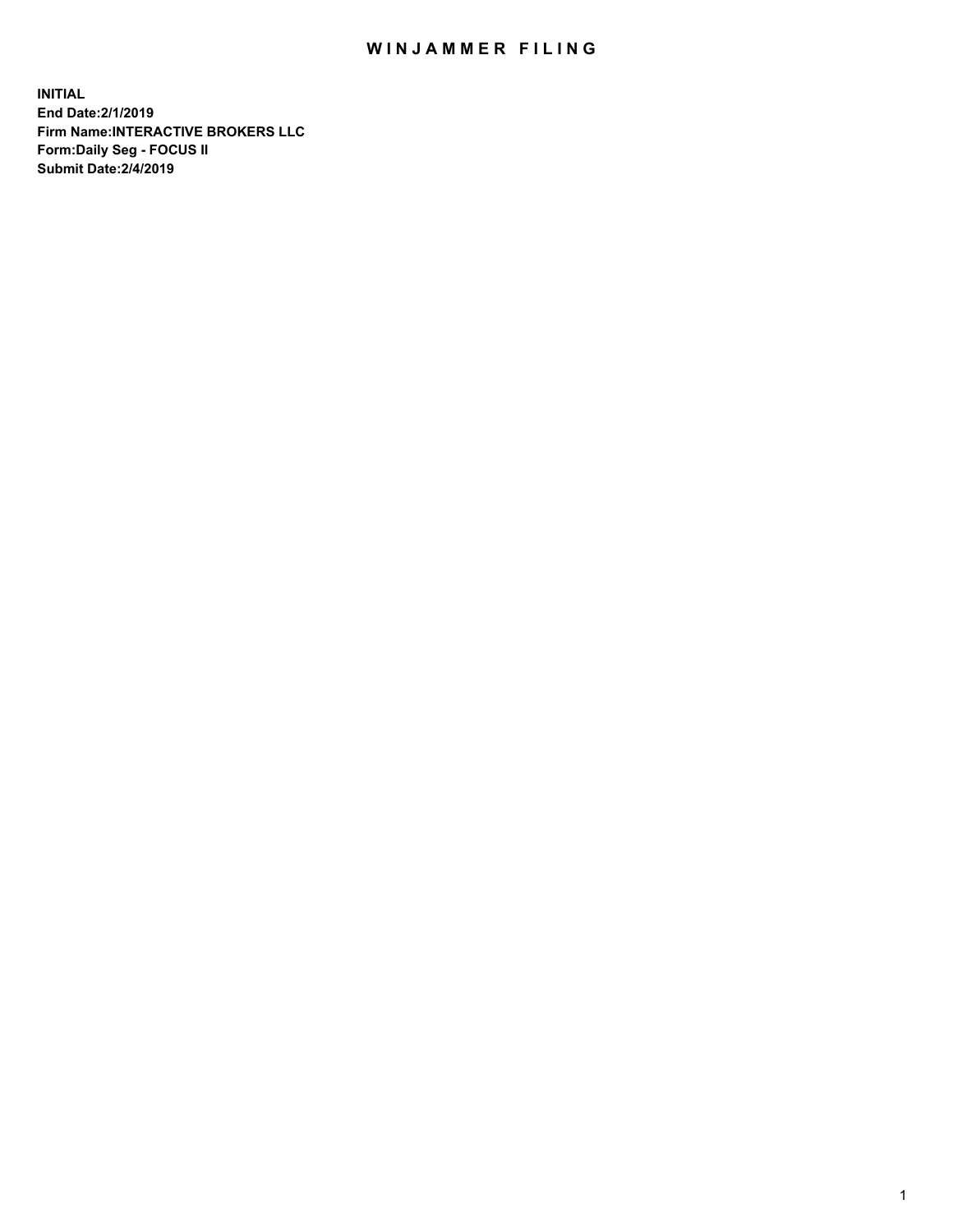**INITIAL End Date:2/1/2019 Firm Name:INTERACTIVE BROKERS LLC Form:Daily Seg - FOCUS II Submit Date:2/4/2019 Daily Segregation - Cover Page**

| Name of Company                                                                                                                                                                                                                                                                                                                | <b>INTERACTIVE BROKERS LLC</b>                                                      |
|--------------------------------------------------------------------------------------------------------------------------------------------------------------------------------------------------------------------------------------------------------------------------------------------------------------------------------|-------------------------------------------------------------------------------------|
| <b>Contact Name</b>                                                                                                                                                                                                                                                                                                            | James Menicucci                                                                     |
| <b>Contact Phone Number</b>                                                                                                                                                                                                                                                                                                    | 203-618-8085                                                                        |
| <b>Contact Email Address</b>                                                                                                                                                                                                                                                                                                   | jmenicucci@interactivebrokers.c<br>om                                               |
| FCM's Customer Segregated Funds Residual Interest Target (choose one):<br>a. Minimum dollar amount: ; or<br>b. Minimum percentage of customer segregated funds required:% ; or<br>c. Dollar amount range between: and; or<br>d. Percentage range of customer segregated funds required between:% and%.                         | $\overline{\mathbf{0}}$<br>$\overline{\mathbf{0}}$<br>155,000,000 245,000,000<br>00 |
| FCM's Customer Secured Amount Funds Residual Interest Target (choose one):<br>a. Minimum dollar amount: ; or<br>b. Minimum percentage of customer secured funds required:% ; or<br>c. Dollar amount range between: and; or<br>d. Percentage range of customer secured funds required between:% and%.                           | $\overline{\mathbf{0}}$<br>$\pmb{0}$<br>80,000,000 120,000,000<br>00                |
| FCM's Cleared Swaps Customer Collateral Residual Interest Target (choose one):<br>a. Minimum dollar amount: ; or<br>b. Minimum percentage of cleared swaps customer collateral required:% ; or<br>c. Dollar amount range between: and; or<br>d. Percentage range of cleared swaps customer collateral required between:% and%. | $\overline{\mathbf{0}}$<br>$\underline{\mathbf{0}}$<br>0 <sub>0</sub><br>00         |

Attach supporting documents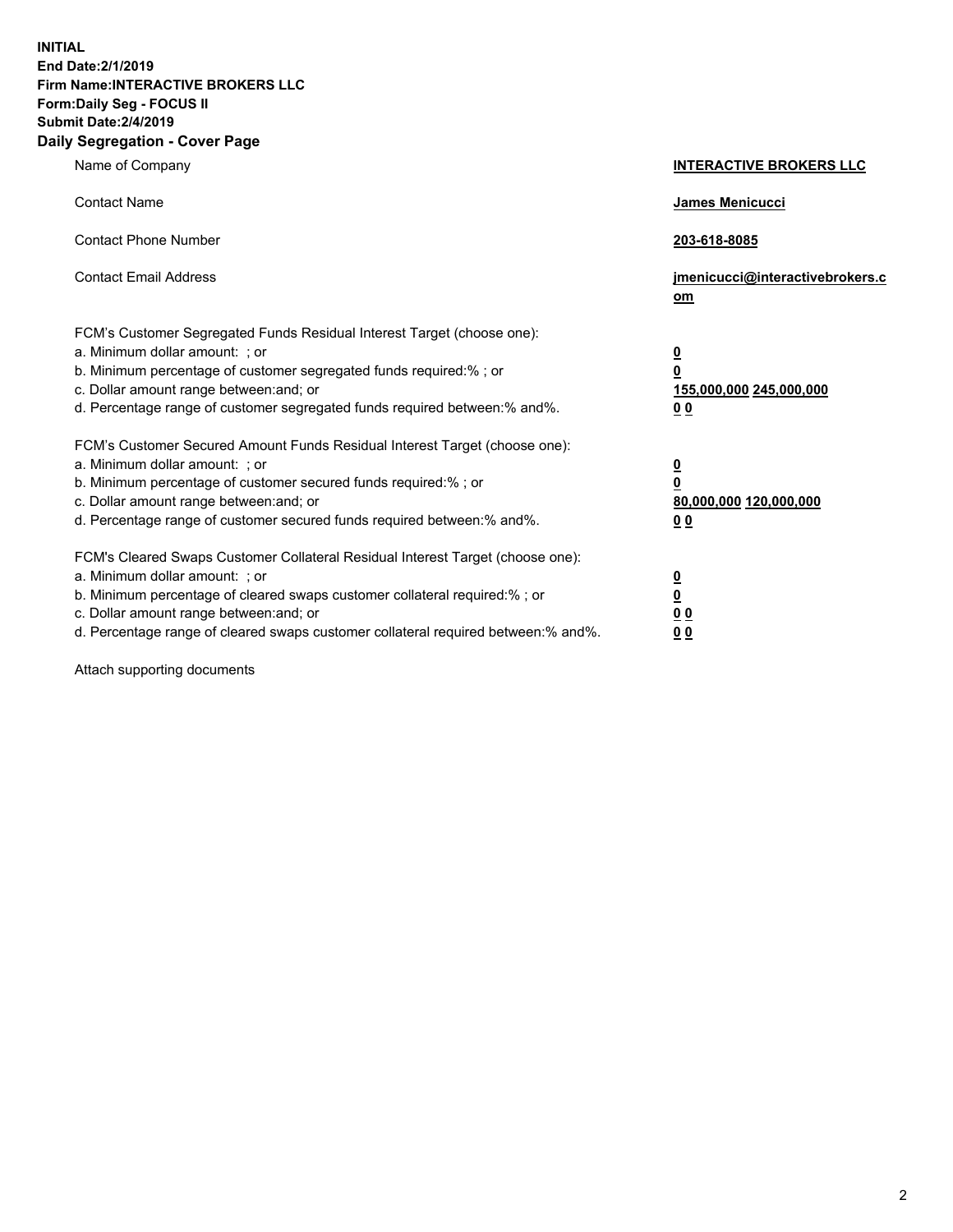## **INITIAL End Date:2/1/2019 Firm Name:INTERACTIVE BROKERS LLC Form:Daily Seg - FOCUS II Submit Date:2/4/2019 Daily Segregation - Secured Amounts**

|                | Dany Ocgregation - Occarea Anioants                                                         |                                               |
|----------------|---------------------------------------------------------------------------------------------|-----------------------------------------------|
|                | Foreign Futures and Foreign Options Secured Amounts                                         |                                               |
|                | Amount required to be set aside pursuant to law, rule or regulation of a foreign            | $0$ [7305]                                    |
|                | government or a rule of a self-regulatory organization authorized thereunder                |                                               |
| 1.             | Net ledger balance - Foreign Futures and Foreign Option Trading - All Customers             |                                               |
|                | A. Cash                                                                                     | 434,002,823 [7315]                            |
|                | B. Securities (at market)                                                                   | $0$ [7317]                                    |
| 2.             | Net unrealized profit (loss) in open futures contracts traded on a foreign board of trade   | -826,793 [7325]                               |
| 3.             | Exchange traded options                                                                     |                                               |
|                | a. Market value of open option contracts purchased on a foreign board of trade              | 123,301 [7335]                                |
|                | b. Market value of open contracts granted (sold) on a foreign board of trade                | 47,291 [7337]                                 |
| 4.             | Net equity (deficit) (add lines 1. 2. and 3.)                                               | 433,252,040 [7345]                            |
| 5.             | Account liquidating to a deficit and account with a debit balances - gross amount           | 22,386 [7351]                                 |
|                | Less: amount offset by customer owned securities                                            | 0 [7352] 22,386 [7354]                        |
| 6.             | Amount required to be set aside as the secured amount - Net Liquidating Equity              | 433,274,426 [7355]                            |
|                | Method (add lines 4 and 5)                                                                  |                                               |
| 7.             | Greater of amount required to be set aside pursuant to foreign jurisdiction (above) or line | 433,274,426 [7360]                            |
|                | 6.                                                                                          |                                               |
|                | FUNDS DEPOSITED IN SEPARATE REGULATION 30.7 ACCOUNTS                                        |                                               |
| $\mathbf{1}$ . | Cash in banks                                                                               |                                               |
|                | A. Banks located in the United States                                                       | 63,386,618 [7500]                             |
|                | B. Other banks qualified under Regulation 30.7                                              | 0 [7520] 63,386,618 [7530]                    |
| 2.             | Securities                                                                                  |                                               |
|                | A. In safekeeping with banks located in the United States                                   | 411,370,005 [7540]                            |
|                | B. In safekeeping with other banks qualified under Regulation 30.7                          | 0 [7560] 411,370,005 [7570]                   |
| 3.             | Equities with registered futures commission merchants                                       |                                               |
|                | A. Cash                                                                                     | $0$ [7580]                                    |
|                | <b>B.</b> Securities                                                                        | $0$ [7590]                                    |
|                | C. Unrealized gain (loss) on open futures contracts                                         | $0$ [7600]                                    |
|                | D. Value of long option contracts                                                           | $0$ [7610]                                    |
|                | E. Value of short option contracts                                                          | 0 [7615] 0 [7620]                             |
| 4.             | Amounts held by clearing organizations of foreign boards of trade                           |                                               |
|                | A. Cash                                                                                     | $0$ [7640]                                    |
|                | <b>B.</b> Securities                                                                        | $0$ [7650]                                    |
|                | C. Amount due to (from) clearing organization - daily variation                             | $0$ [7660]                                    |
|                | D. Value of long option contracts                                                           | $0$ [7670]                                    |
|                | E. Value of short option contracts                                                          | 0 [7675] 0 [7680]                             |
| 5.             | Amounts held by members of foreign boards of trade                                          |                                               |
|                | A. Cash                                                                                     | 89,208,739 [7700]                             |
|                | <b>B.</b> Securities                                                                        | $0$ [7710]                                    |
|                | C. Unrealized gain (loss) on open futures contracts                                         | -2,493,330 [7720]                             |
|                | D. Value of long option contracts                                                           | 123,301 [7730]                                |
|                | E. Value of short option contracts                                                          | <mark>-47,291</mark> [7735] 86,791,419 [7740] |
| 6.             | Amounts with other depositories designated by a foreign board of trade                      | 0 [7760]                                      |
| 7.             | Segregated funds on hand                                                                    | $0$ [7765]                                    |
| 8.             | Total funds in separate section 30.7 accounts                                               | 561,548,042 [7770]                            |
| 9.             | Excess (deficiency) Set Aside for Secured Amount (subtract line 7 Secured Statement         | 128,273,616 [7380]                            |
|                | Page 1 from Line 8)                                                                         |                                               |
| 10.            | Management Target Amount for Excess funds in separate section 30.7 accounts                 | 80,000,000 [7780]                             |
| 11.            | Excess (deficiency) funds in separate 30.7 accounts over (under) Management Target          | 48,273,616 [7785]                             |
|                |                                                                                             |                                               |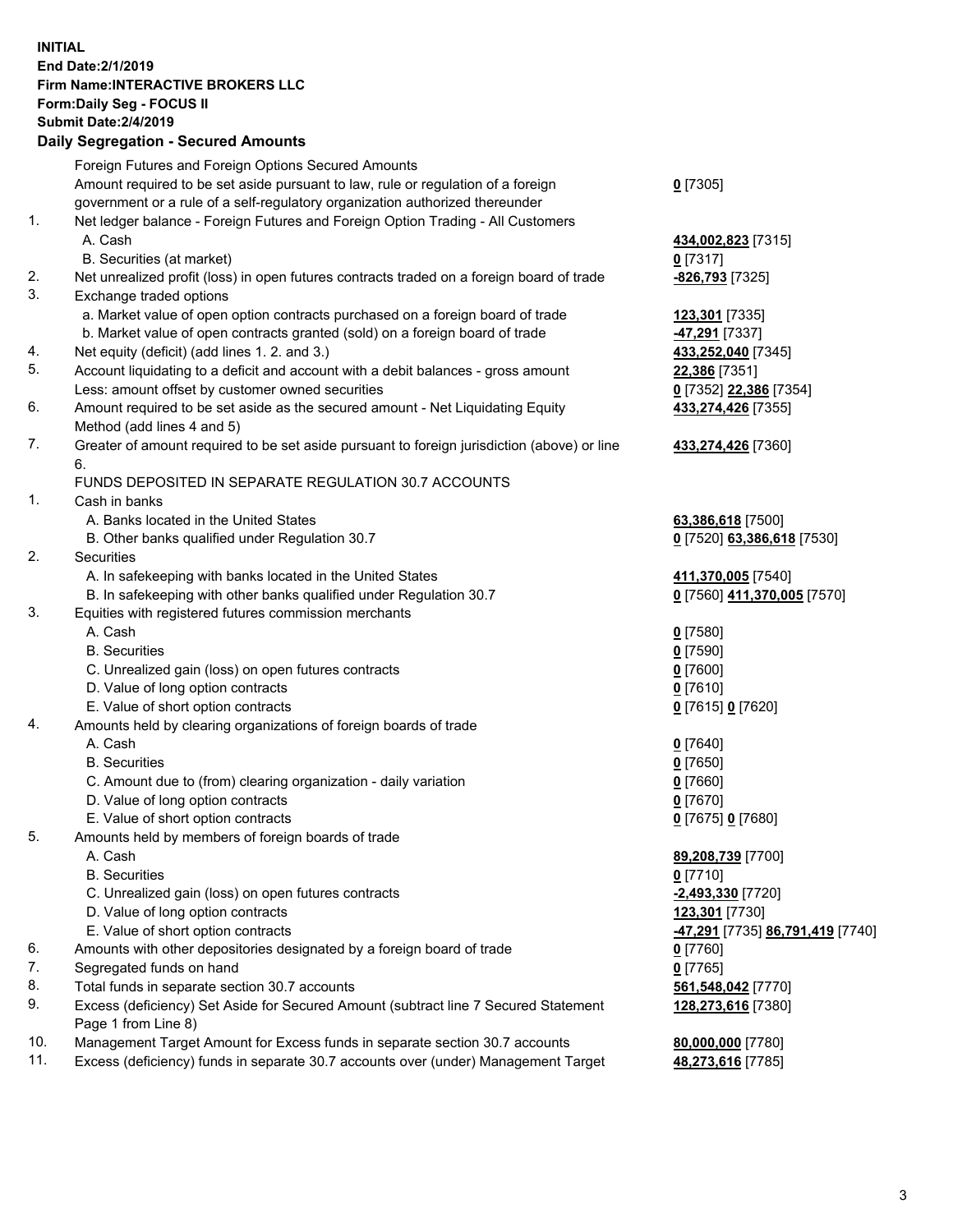**INITIAL End Date:2/1/2019 Firm Name:INTERACTIVE BROKERS LLC Form:Daily Seg - FOCUS II Submit Date:2/4/2019 Daily Segregation - Segregation Statement** SEGREGATION REQUIREMENTS(Section 4d(2) of the CEAct) 1. Net ledger balance A. Cash **3,981,969,242** [7010] B. Securities (at market) **0** [7020] 2. Net unrealized profit (loss) in open futures contracts traded on a contract market **-88,159,821** [7030] 3. Exchange traded options A. Add market value of open option contracts purchased on a contract market **339,432,359** [7032] B. Deduct market value of open option contracts granted (sold) on a contract market **-378,632,874** [7033] 4. Net equity (deficit) (add lines 1, 2 and 3) **3,854,608,906** [7040] 5. Accounts liquidating to a deficit and accounts with debit balances - gross amount **1,411,448** [7045] Less: amount offset by customer securities **0** [7047] **1,411,448** [7050] 6. Amount required to be segregated (add lines 4 and 5) **3,856,020,354** [7060] FUNDS IN SEGREGATED ACCOUNTS 7. Deposited in segregated funds bank accounts A. Cash **381,470,854** [7070] B. Securities representing investments of customers' funds (at market) **2,396,977,035** [7080] C. Securities held for particular customers or option customers in lieu of cash (at market) **0** [7090] 8. Margins on deposit with derivatives clearing organizations of contract markets A. Cash **7,969,331** [7100] B. Securities representing investments of customers' funds (at market) **1,314,869,727** [7110] C. Securities held for particular customers or option customers in lieu of cash (at market) **0** [7120] 9. Net settlement from (to) derivatives clearing organizations of contract markets **10,266,554** [7130] 10. Exchange traded options A. Value of open long option contracts **340,657,457** [7132] B. Value of open short option contracts **-379,938,807** [7133] 11. Net equities with other FCMs A. Net liquidating equity **0** [7140] B. Securities representing investments of customers' funds (at market) **0** [7160] C. Securities held for particular customers or option customers in lieu of cash (at market) **0** [7170] 12. Segregated funds on hand **0** [7150] 13. Total amount in segregation (add lines 7 through 12) **4,072,272,151** [7180] 14. Excess (deficiency) funds in segregation (subtract line 6 from line 13) **216,251,797** [7190] 15. Management Target Amount for Excess funds in segregation **155,000,000** [7194] 16. Excess (deficiency) funds in segregation over (under) Management Target Amount **61,251,797** [7198]

Excess